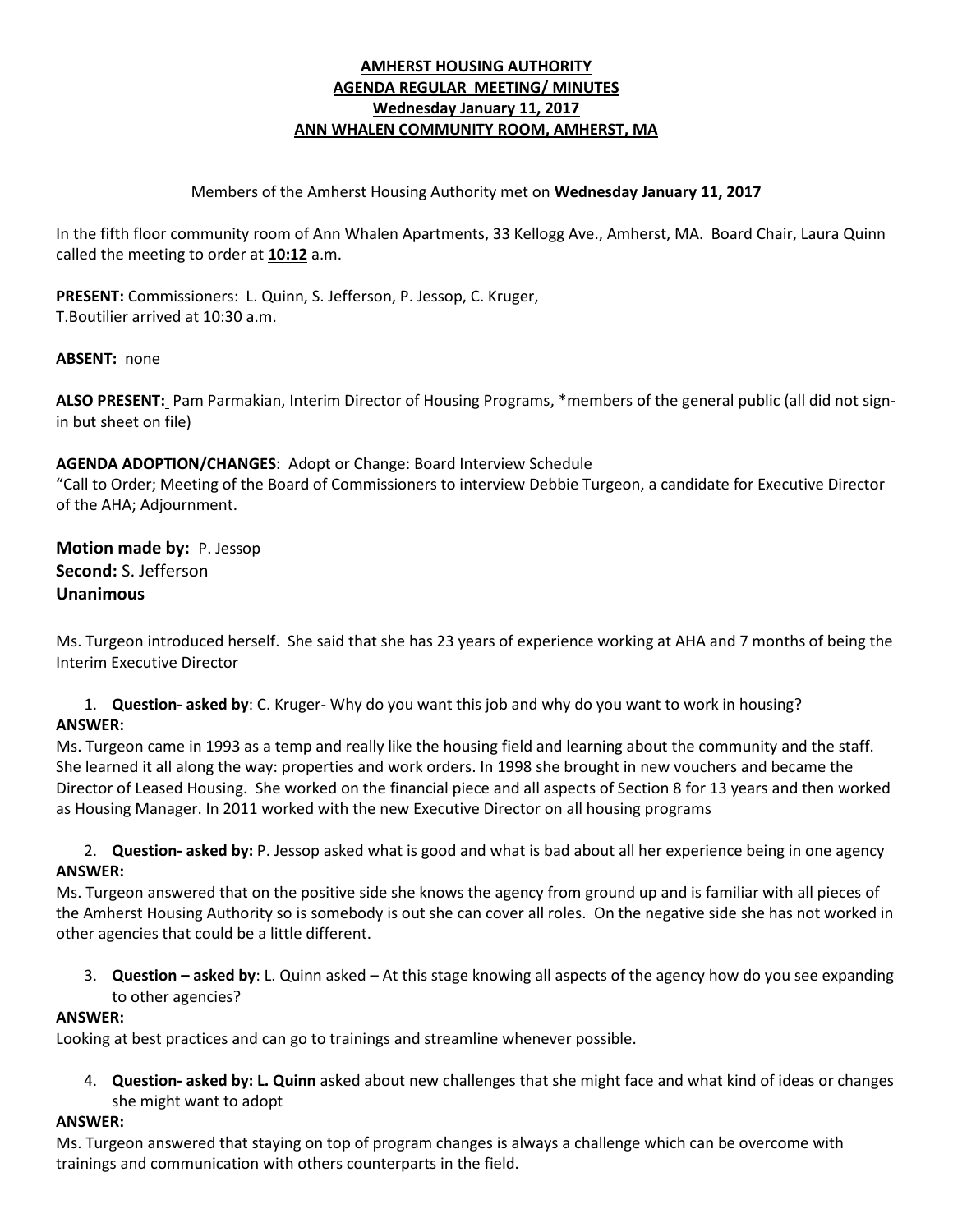5. **Question- asked by:** S. Jefferson asked Ms. Turgeon what she sees as her biggest weakness.

# **ANSWER:**

Ms. Turgeon answered that the finances would be her biggest weakness but she has had her hands in it for the past seven months plus with the Staff accountant out she had to learn about Accounts Payable and Accounts Receivable and still learning.

6. **Question- asked by:** S. Jefferson asked Ms. Turgeon how the Board can help.

# **ANSWER:**

Ms. Turgeon answered that they can help by asking questions to which she will find the answers which help her learn.

7. **Question- asked by**: C. Kruger pointed out that Ms. Turgeon has a master degree with a business focus and many accreditations so now that you have been the Interim how do you see the difference in your job?

# **ANSWER:**

Ms. Turgeon answered that she views the organization as a full business working with budgets and financial statements. Connie asked how her job feels different in terms of the relationship with staff.

Ms. Turgeon answered that she hired everyone on staff except 2 and has supervised everyone. She feels that the agency has a great staff and that she has a great relationship with them.

8. **Question- asked by:** L. Quinn asked Ms. Turgeon: how do you see the position of Executive Director being the face of the AHA?

# **ANSWER:**

Ms. Turgeon answered that she sees herself attending other meetings building relationships with other agencies for example Community Connections, Dial Self, Homeless Agencies.

9. **Question- asked by:** P. Jessop asked Ms. Turgeon how familiar she is with Massachusetts regulations.

# **ANSWER:**

Ms. Turgeon answered that she is very familiar with reporting and program regulations and how to training staff on new programs. Also she has worked in all aspects of HUD and HCV programs.

10. **Question- asked by:** C. Kruger asked her – what experience do you have with Capital improvements and relocation?

# **ANSWER:**

Ms. Turgeon gave the example of Pomeroy relocation as part of helping the accessory units. Now she is working with AW Capital improvements.

11. **Question- asked by:** L. Quinn asked her – over last seven months how have you worked with the Current Capital Improvements?

# **ANSWER:**

Ms. Turgeon answered that she worked with the Assets Manager

12. **Question- asked by:** S. Jefferson asked her what are you doing different with the new person in the role of second in command?

# **ANSWER:**

Ms. Turgeon answered that she wants to make sure that the person is involved in everything and all aspects. That person is vital cover if the ED is out so that person needs to be able to step in without trembling for a moment.

13. **Question- asked by:** T. Boutilier asked her about the learning experience in the previous role of 2<sup>nd</sup> in command. What have you learned and how has that defined your leadership?

# **ANSWER:**

Ms. Turgeon said that she has learned to dig in and learn and go after information if I need answers while still maintaining staff informed.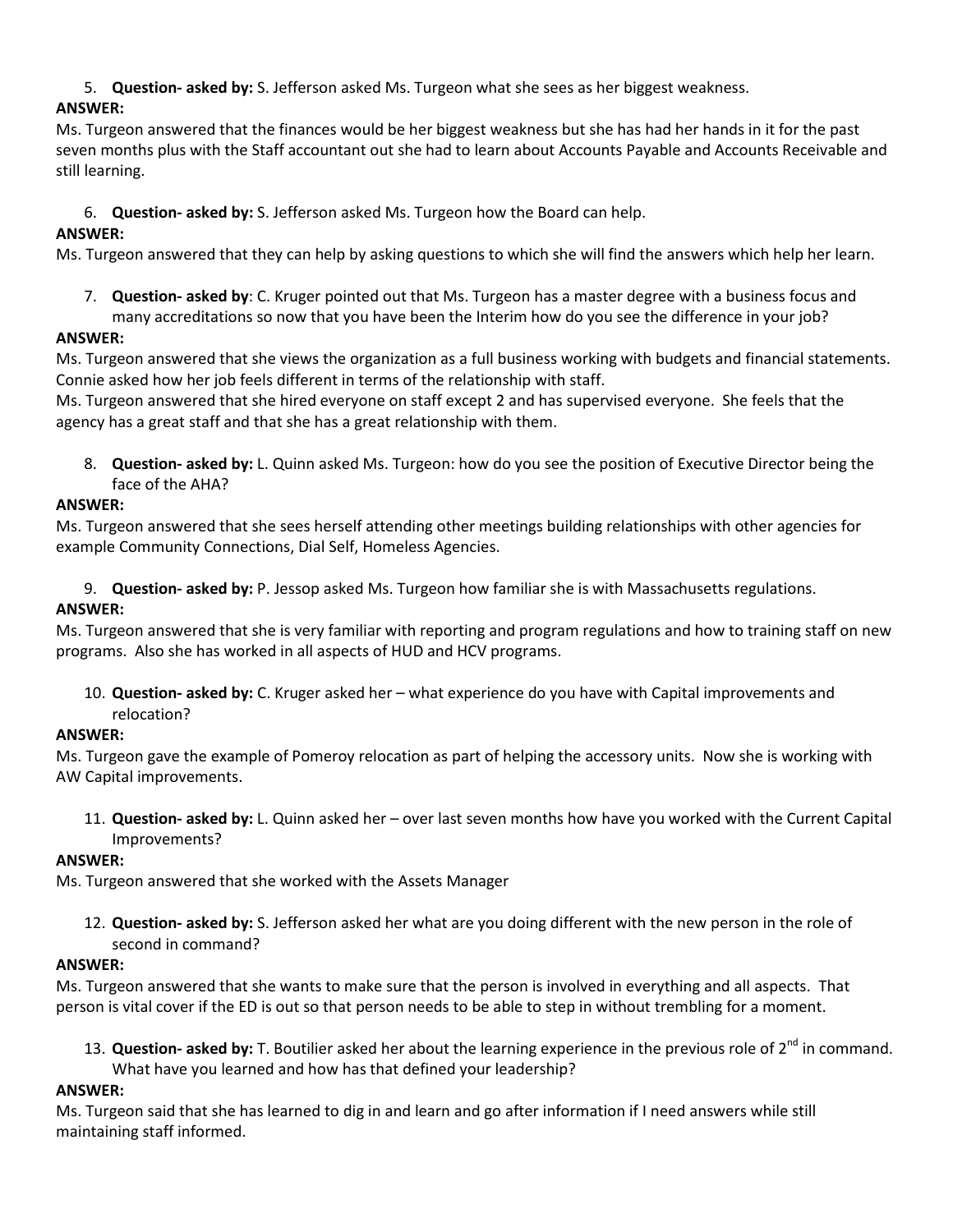T. Boutilier then asked her – have there been specific things you are doing differently due to your experience? Changes in style or model mirroring?

Ms. Turgeon answered that her communication style has changed – no chaos from the first ED. Debbie works with her staff in the same manner. The 2<sup>nd</sup> model offered no transparency. Ms. Turgeon is working in a similar way to the 1<sup>st</sup> model.

14. **Question- asked by**: C. Kruger asked Ms. Turgeon about the role of the Board. Sometimes the Board doesn't know how things are going for the rest of the staff so how do you see moving forward the board being more effective?

## **ANSWER:**

Ms. Turgeon answered that she would facilitate more communication with other staff especially with the Chair. Board is the policy maker. Debbie should bring information to the Board

15. **Question- asked by: P. Jessop** asked if a tenant or participant calls him as a commissioner should he take care of it?

## **ANSWER:**

Ms. Turgeon answered that he should direct the call to the staff. Tenants and participants should check with the staff. Communication is very important**.**

L. Quinn followed up with the comment that whoever is in the ED position the flow of communication should be clear. Maybe when the new ED comes on there should be ED and Board communication trainings.

Ms. Turgeon replied that we need to work together and prioritize issues and have clear communication.

16. **Question- asked by:** T. Boutilier asked in regard to the issue of questions coming to the commissioners – what is Debbie's experience with clients? Are they following up the proper communication? How do you see the ED's roles of mediating and information and how do you think that clients going to commissioners should be dealt with?

#### **ANSWER:**

Ms. Turgeon answered that if a client goes to commissioners with issues the Board should ask if they did go to a staff member first.

17. **Question- asked by:** P. Jessop asked Ms. Turgeon to speak about her experience developing new units or how she would move forward with new developments.

## **ANSWER:**

Ms. Turgeon answered that she hasn't been involved with developers but maybe moving forward she would suggest that reuse of existing buildings.

18. **Question- asked by:** L. Quinn asked Ms. Turgeon to talk about how she would grow new opportunities.

## **ANSWER:**

Ms. Turgeon said that she started with 19% HCV's. She grew vouchers. Developed Bridge and Tamarack and then Main Street and Pomeroy Lane. Grew the State vouchers programs MRVP and AHVP and DMH vouchers.

19. **Question- asked by:** L. Quinn asked how Ms. Turgeon sees more growth and the ratio to staff.

## **ANSWER:**

Ms. Turgeon said that she would like to see new opportunities and would staff accordingly.

**20. Question – asked by:** C. Kruger asked Ms. Turgeon how she sees working the town and other agencies. **ANSWER:**

Ms. Turgeon said that she is already working with Nate Malloy at Presidential Apartments.

C. Kruger followed up saying that Amherst has a new Town Manager and this is a good opportunity if you are a permanent ED.

Ms. Turgeon replied that she would reach out. For the last few months she has been filling staff vacancies and she has been learning.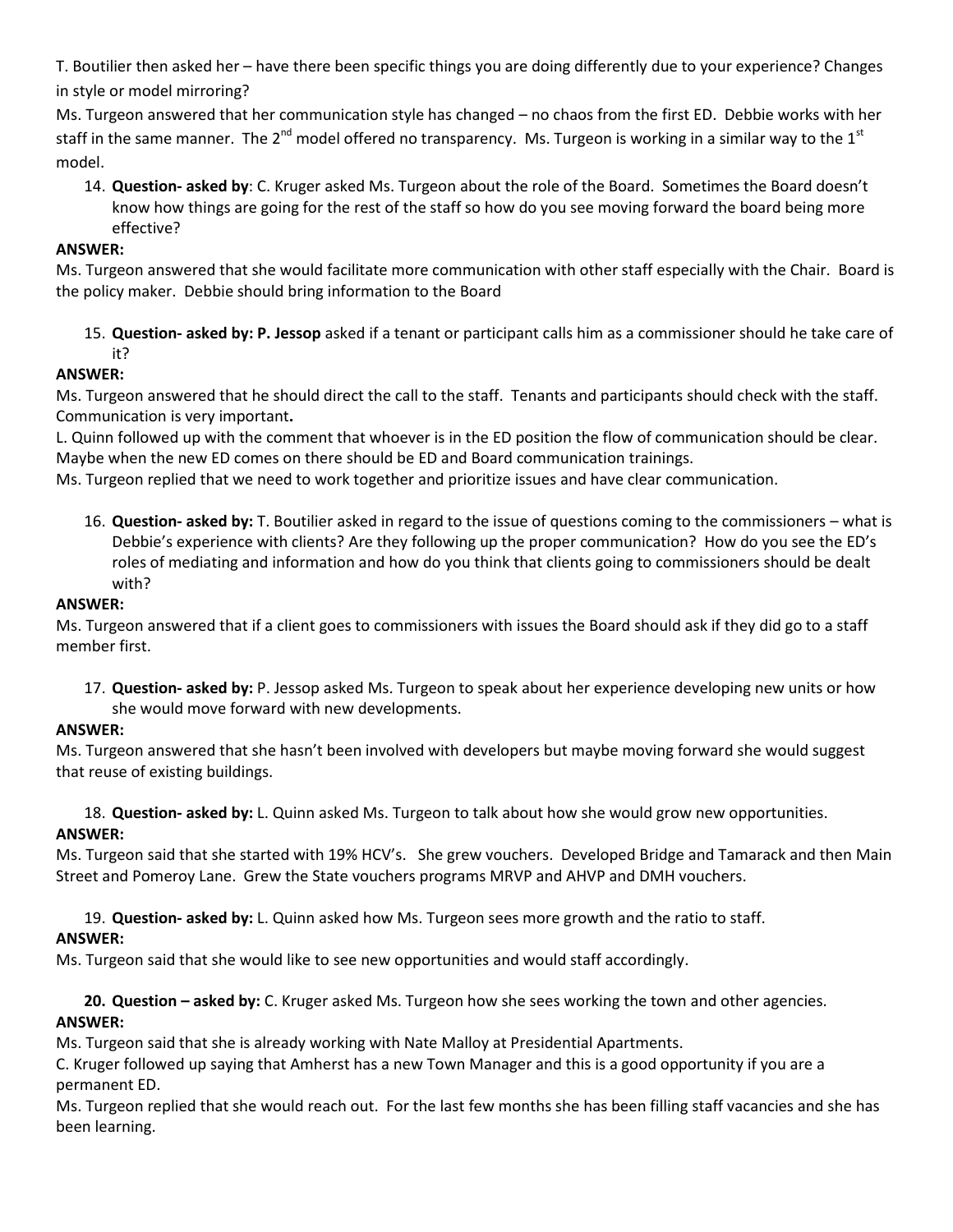21. **Question - asked by:** C. Kruger asked what would Ms. Turgeon's first steps if she had the role of new ED **ANSWER:**

Ms. Turgeon said that she would continue to reach out to other agencies including partners and also working with groups.

## 22. **Question- asked by:** L. Quinn asked if Ms. Turgeon had any other ideas for example for homelessness. **ANSWER:**

Ms. Turgeon answered that so far she has introduced herself to the community.

#### 23. **Question- asked by:** P. Jessop asked how involved has Ms. Turgeon been on the 1 year plan and the 5 year plan. **ANSWER:**

She has worked with Chad on the 1 year and the 5 year plans.

24. **Question- asked by: T. Boutilier** commented that recently the Board has become more aware of the need to be provided with more information for example in the sense of staff moral and issues with communication. How would she do this differently to address these issues?

### **ANSWER:**

Ms. Turgeon said that based on her experience if there had been issues with staff moral she would like to think the Board might ask staff how they are doing. If she became the ED she would communicate with the Board clearly. L. Quinn followed up saying that the Board would like to see more clear communication on finances. Then asked her how she would get more participants in RAB or tenants organizations

### **Ms. Turgeon said that she is already working on rallying clients and tenants.**

25. **Question- asked by:** C. Kruger asked what challenges Ms. Turgeon sees for Public Housing in the next 5 years **ANSWER:**

Ms. Turgeon said that she sees challenges with the new administration which could bring budget cuts and changes. It is important to stay informed and on her part whatever comes down the pike she will continue to keep everyone informed.

26. **Question- asked by:** P. Jessop asked Ms. Turgeon how she feels about technology in the agency.

## **ANSWER:**

Debbie said that we finally have Comcast for internet and phones. DSL was shut down for days. The software we have is good but not flawless and HAB needs to clean few things up.

S. Jefferson followed up asking what about tenants who are not technology savvy?

Ms. Turgeon said that she encourages new residents' participation to tell us what they need.

- 27. **Question- asked by:** T. Boutilier asked Ms. Turgeon whether she sees her role as looking for outside
- opportunities or waiting for participants to tell her what they need.

#### **ANSWER:**

Ms. Turgeon answered that communication is a 2 way street maybe we can have a suggestion box. People are already seeing a more open door policy.

### 28. **Question- asked by:** P. Jessop asked Ms. Turgeon how she feels about regionalization of housing authorities **ANSWER:**

Ms. Turgeon answered that we need and should stay focus on our community.

## **29. Question- asked by:** T. Boutilier asked questions about diversity in the staff

## **ANSWER:**

Ms. Turgeon answered that we have a diverse staff and over the years has built a very diverse family that she would want to be treated with compassion and respect.